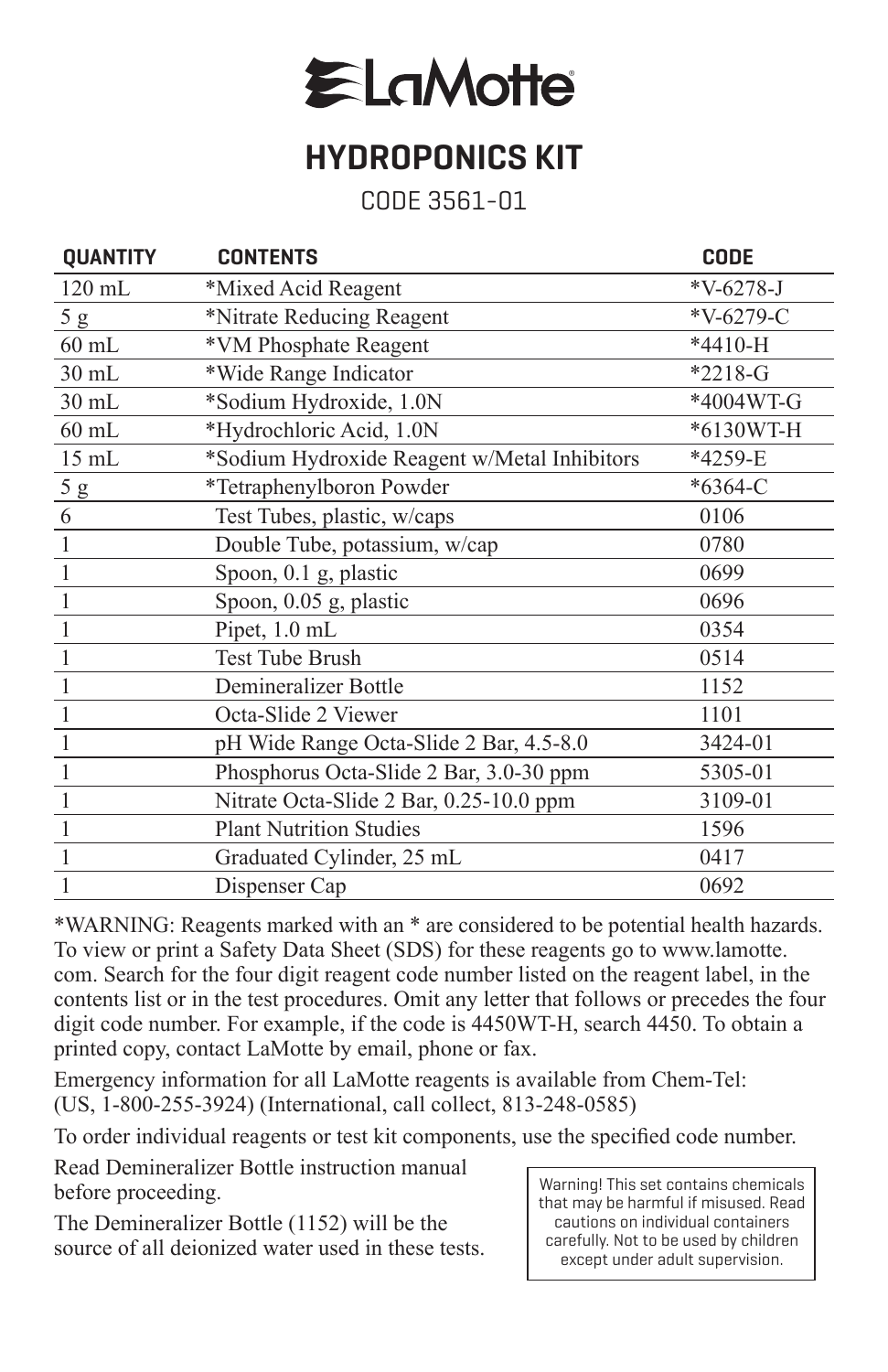## **USE OF THE OCTA-SLIDE 2 VIEWER**



The Octa-Slide 2 Viewer should be held so non-direct light enters through the back of the Viewer. Slide the Octa-Slide 2 Bar into the Viewer. Insert the reacted sample into the top of the Viewer. Match the color of the reaction to the color standards.

#### **pH**

A pH value of 7.0 indicates a neutral solution. Values above 7.0 indicate alkaline solutions, while values below pH 7.0 indicate acid solutions.

- 1. Insert pH Wide Range Octa-Slide 2 Bar (3424-01) into Octa-Slide 2 Viewer (1101).
- 2. Fill a test tube (0106) to 5.0 mL line with sample solution.
- 3. Add 4 drops of \*Wide Range Indicator (2218). Cap and mix.
- 4. Insert test tube into the Octa-Slide 2 Viewer. Match sample color to a color standard.

NOTE: If the pH of the sample is not between 6.2 and 6.8, it must be adjusted to 6.5 before proceeding the with the Nitrate, Phosphorus, and Potassium tests. If the pH is below 6.2 add \*Sodium Hydroxide, 1.0N (4004), one drop at a time, periodically checking the pH until it is brought into the range of 6.2 to 6.8. If the pH is above 6.8, add \*Hydrochloric Acid, 1.0N (6130) in the same manner.

#### **NITRATE NITROGEN**

The range of the color standards in the Nitrate Nitrogen Color Bar is from 0.25 to 10 ppm Nitrate Nitrogen. If the nutrient solution is above this range, it should be diluted to bring the readings within the range. The dilution will depend upon the amount of nitrate in the solution. A 1 to 20 dilution is suggested.

NOTE: Place dispenser cap (0692) on \*Mixed Acid Reagent (V-6278). Save this cap for refill reagents.

- 1. Insert Nitrate Octa-Slide 2 Bar (3109-01) into Octa-Slide 2 Viewer (1101).
- 2. Fill a test tube (0106) to the 2.5 mL line with nutrient solution.
- 3. Add \*Mixed Acid Reagent (V-6278) to the test tube to fill to the 5.0 mL line. Cap and mix. Wait two minutes.
- 4. Use the 0.1 g spoon (0699) to add one level measure (avoid any excess) of \*Nitrate Reducing Reagent (V-6279). Cap and invert the tube 50-60 times in one minute. Wait 10 minutes.
- 5. Insert the tube into the Octa-Slide 2 Viewer. Match sample color to a color standard. If the original sample was diluted, multiply the reading by 20 to obtain the final result in ppm Nitrate Nitrogen.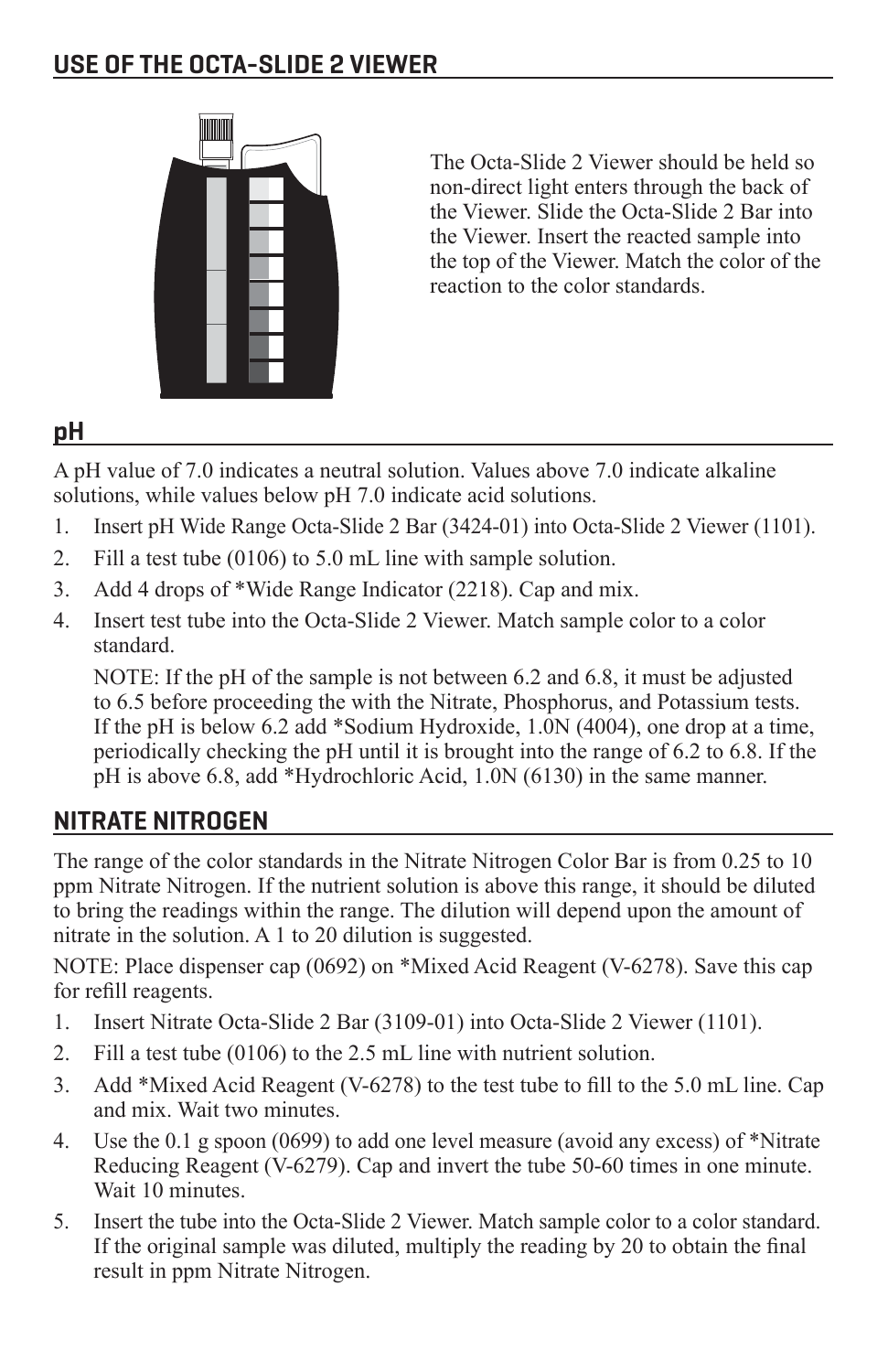### **PHOSPHORUS**

The range of the color standards in the phosphorus comparator is from 3 to 30 ppm Phosphorus. Most nutrient solutions will have to be diluted to bring the reading within this range. A 1 to 2 dilution is suggested and involves diluting 5 mL of solution to 10 mL with deionized water.

- 1. Insert Phosphorous Octa-Slide 2 Bar (5305-01) into Octa-Slide 2 Viewer (1101).
- 2. Fill a test tube (0106) to the 5.0 mL line with nutrient sample.
- 3. Use the 1.0 mL pipet (0354) to add 1.0 mL of \*VM Phosphate Reagent (4410). Cap and mix. Wait 5 minutes.
- 4. Insert test tube into the Octa-Slide 2 Viewer. Match sample color to a color standard. If the original sample was diluted, multiply the reading by 2 to obtain the final result in ppm Phosphorus.

#### **POTASSIUM**

A turbidimetric method is used for the determination of potassium in the nutrient solution. It is suggested that the nutrient solution be diluted to a 1 to 5 ratio with deionized water to bring the sample concentration within the range of the test. A 1 to 5 dilution involves diluting 2 mL of the sample to 10 mL with deionized water.

- 1. Remove the square inner tube and collar from the double tube (0780).
- 2. Fill the round tube to the first line (8 mL) with nutrient sample.
- 3. Fill to the second line (16 mL total) with deionized water.
- 4. Add 2 drops of \*Sodium Hydroxide Reagent (4259). Cap and mix.
- 5. Use the 0.5 g spoon (0696) to add one level measure of Tetraphenylboron Powder (6364). Cap and shake vigorously until all the powder has dissolved. A white precipitate will form immediately. Wait 5 minutes.
- 6. Shake the tube again. Remove cap and slowly insert the square tube with the collar. The square tube will slide up and down through the collar and fill with liquid.
- 7. Viewing from above, adjust the square tube into the turbid solution until the black dot on its base is obscured. Hold the round tube at the top to avoid blocking light.

Record the height of the liquid in the square tube on the scale. Calibrations represent parts per million potassium. If the original sample has been diluted 1 to 5, the reading should be multiplied by 5 to obtain the potassium content of the original sample.

NOTE: Brush tubes thoroughly after each use.